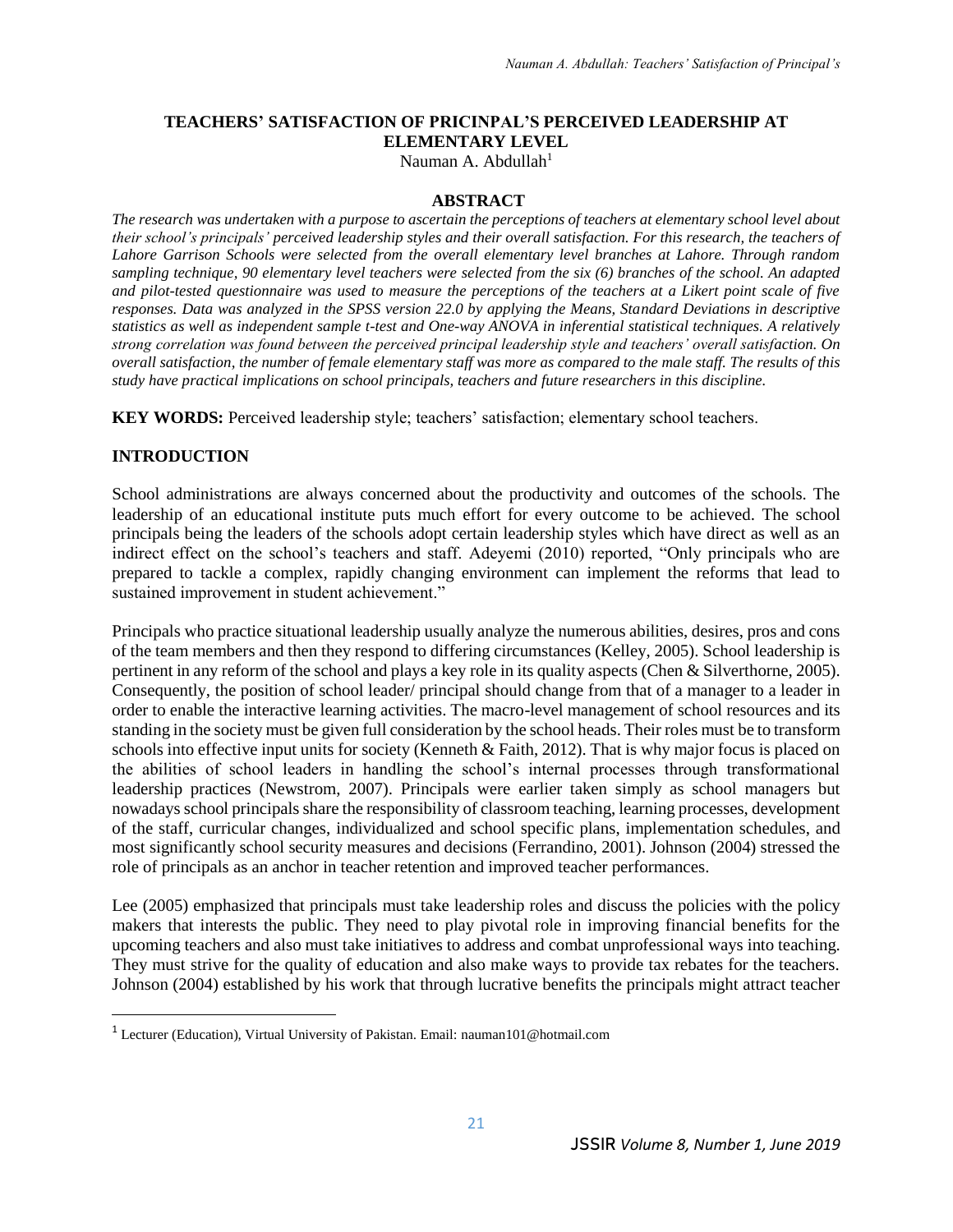inflow but if they want to retain them then they must improve the quality culture and working environment of their respective schools. According to Kovach (2002) who proposed that educational institutions require employees having leadership capacity with collegial attributes for their team members. Therefore, school principals should be interested in selecting those employees who demonstrate team spirit and do efforts for the common goals. If there is no support from the principals in terms of administrative tasks and in providing conducive environment then teachers may switch their profession (Billingsley, 2003; Fullan, 2002).

Blackwell (2003) stated that recent teacher educator programs have focused more on the pedagogies and less on the students and learning by emphasizing on the lesson planning by the teachers for every class lecture then the gap between high achievers and low achievers might be reduced (Torff, 2005). Sargent and Hannum (2005) narrated that teachers' overall satisfaction is heavily dependent on the job performance, empowerment, and involvement in decision making and on job motivation. Many schools lose good teachers as they are unable to find their satisfaction levels (Grose, 2006). It is evident in the literature that absence of teachers in school hours has negative impact on the overall education system (Rosenblatt & Shirom, 2005). Absenteeism is seen more in education than in any other workplaces, on top of it, this absenteeism is more damaging for the system (Rosenblatt & Shirom, 2005). Research around the world has revealed that teachers' absence rate is recorded as 2.85% in Canada (Sirotnil, 2004), 4.8% in the United States (Kent, 2005) and 6-9% in Israel (Globerson & Ben-Yshai, 2002).

Marston (2006) explained that despite being different in their teaching styles and content, the elementary and secondary school teachers are very much similar in their levels of overall satisfaction and their commitment to 'core professional values' which motivates them to teach well. The teachers whose overall satisfaction levels are high they have been reportedly in the profession for more than 15 years. Theoretically, this research is based on the work of Maslow's Need hierarchy, Hertzberg's Two Factor theory, Alderfer's Existence, Growth Relatedness theory, McClelland's theory of needs, Locke's Value theory, and job characteristic model. There are many theories supporting the job satisfaction and its factors that have some impact on the teachers and employees. The concept of leadership style is based and embedded in above mentioned leadership theories. This research has not particularly looked into any specific leadership style instead it is focused on assessing the perceived leadership styles of principals and analyzed the level of satisfaction of teachers based on that perceived leadership style. For satisfaction of teachers the theories are connected to the context of the factors that relate with the leadership of heads/principals and influence the overall satisfaction levels.

In Pakistan, for many decades the government is taking keen steps to uplift the education system, especially with reference to quality education. Numerous initiatives have been taken by the ruling governments to ensure teachers' punctuality, and quality education. The overall satisfaction of the teachers is affected by multiple factors (Ali, Zaman, Tabassum, & Iqbal, 2011). One amongst them is the leadership style of the principal which may be seen in the theories mentioned in the above section. Elementary teachers take classes from 1 to 8, their satisfaction level is highly related with their performance and development of children. Elementary level schools provide the base to the students and if the base is strong then the whole education system can flourish. Moreover, in literature there is less evidence seen on elementary level and more studies can be found on secondary level schools. Therefore, the researcher planned to undertake this research at elementary level. Hence, the famous school chain of Lahore which is functional all over Pakistan with federal as well as provincial board set ups, the Lahore Garrison Education System was chosen.

### **OBJECTIVES OF THE RESEARCH**

Following objectives were made for this study:

1. Explore the correlation between leadership style of principals and teachers' satisfaction in elementary school at Lahore.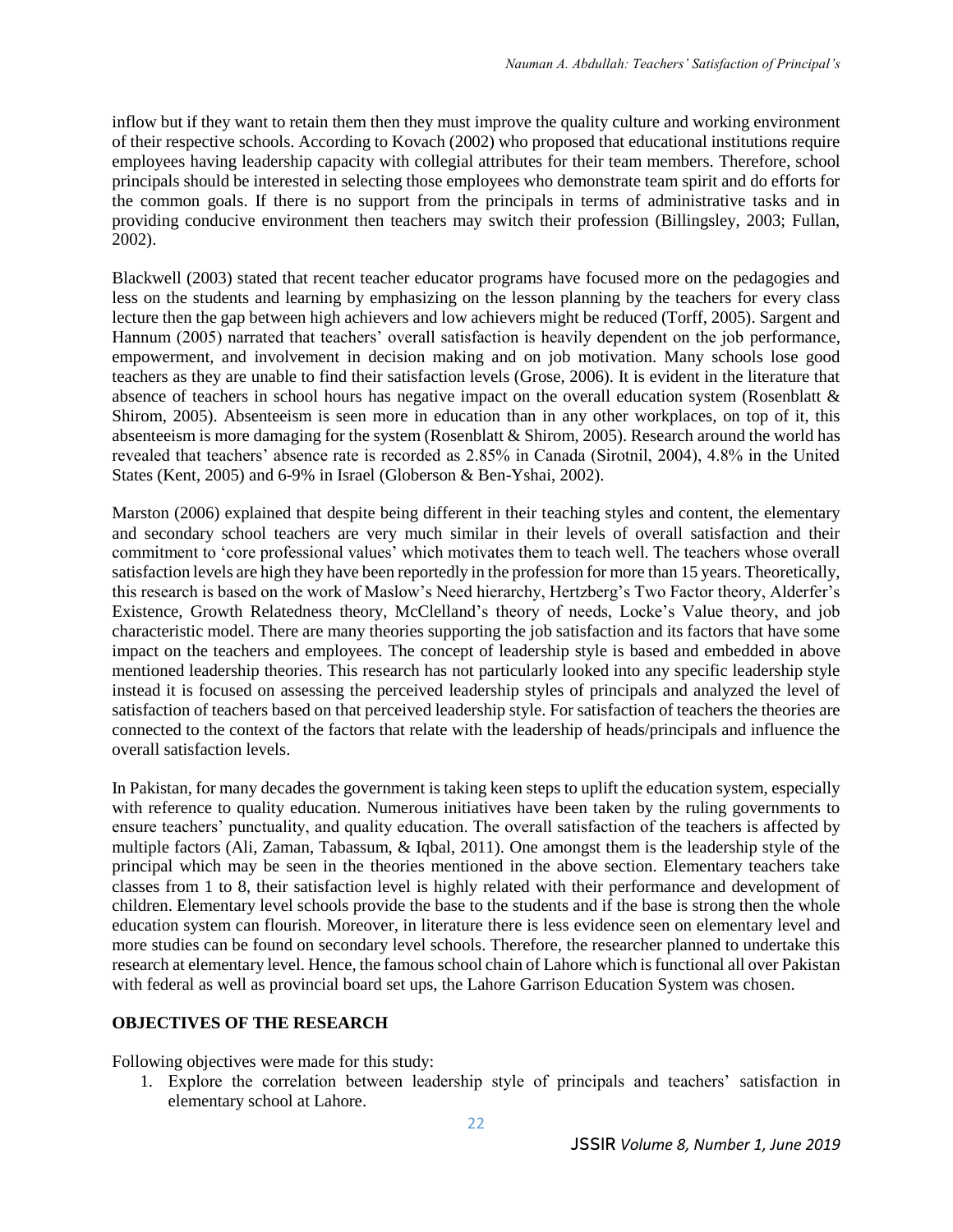- 2. Examine the difference in perceived leadership style of principals in elementary school at Lahore according to demographic variables like; age, gender and experience.
- 3. See the difference in Teachers' overall satisfaction in elementary school teachers at Lahore according to demographic variables like; age, gender and experience.
- For these objectives the following research questions grounded in the literature were formulated.
	- 1. What is the relationship between leadership styles of principals and teachers' overall satisfaction level?
	- 2. Do demographic variables like age, gender, and experience make any significant difference in the perception of elementary school teachers about their principals' leadership styles?
	- 3. Is there any significant level of difference in teachers' overall satisfaction in elementary school teachers at Lahore according to demographic variables like; age, gender and experience?

### **PROCEDURE OF THE STUDY**

This study was a survey type research. Descriptive correlational method was conducted to explore the correlations.

### **Population**

Population of the study was all the branches of the Lahore garrison school at Lahore. There were 12 branches of this school where elementary level was functional, which included junior schools, high schools and academies (Lahore Garrison Education System, 2017). The elementary level teachers were the subjects of this study.

### **Sampling Design**

Sampling technique used for this empirical research was the random sampling technique. Out of twelve (12) branches of Lahore garrison school system where elementary section is functional, the researcher selected one half (1/2) of the branches randomly through lottery method. Sample of this study were the elementary level teachers of the six (6) randomly selected branches of the Lahore garrison schools. From each of the 6 branches, 15 teachers were randomly selected. A total of 90 elementary level teachers were the sample size of this research.

### **Instrumentation**

Adapted questionnaires were used as the instruments for this study. All items were closed ended. Questionnaires were personally administered to the respondents. The questionnaire contained two parts: one for the perceived principals' leadership styles (Avolio & Bass, 2004; Sadeghi & Pihie, 2012) and second for the overall teachers' satisfaction (Demirtas, 2010). These two questionnaires were adapted to jell in with the context of Pakistan and elementary schools. The adapted questionnaires were validated for face and content validity by five educational experts of the educational administration and leadership subject. After incorporating their suggested changes the revised tool was administered for a pilot study to check the reliability statistics of the tool. In the pilot testing of 18 teachers other than the actual sample the reported coefficient of reliability on Cronbach alpha was 0.80 and 0.83 for the two questionnaires respectively, which is considered good in survey type researches (Bolarinwa, 2015). The final questionnaires had 20 items for perceived leadership part and 18 items for overall teachers' satisfaction portion and they were measured at a Likert type scale of five responses.

### **Data Collection**

The questionnaires were administered to the respondents personally in each branch of the school and a brief purpose of the study, and explanation of the questionnaire was shared with the respondents. Data collection was ethically considered, informed consent was taken from the participants and it was assured that the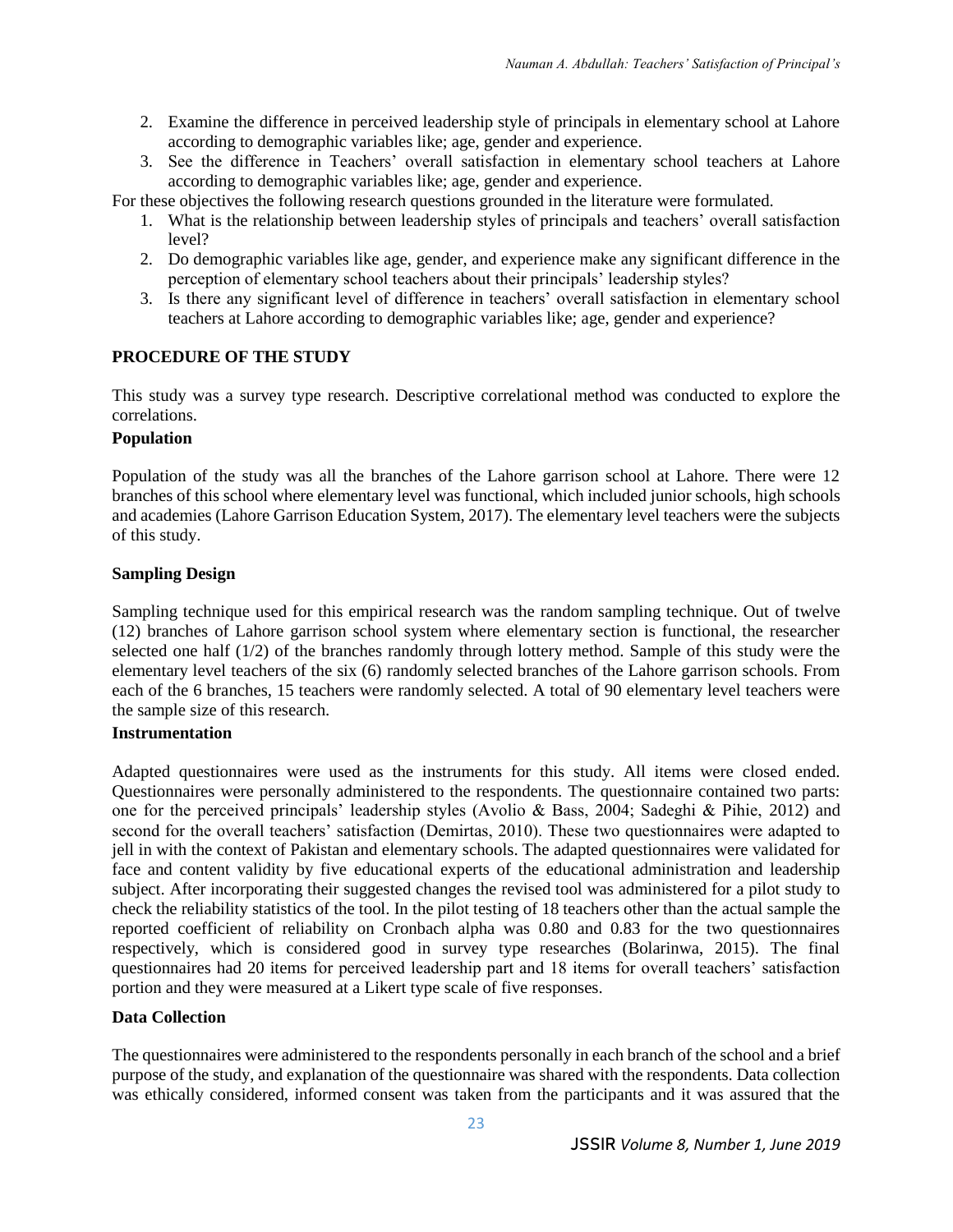information provided by them would be kept confidential. Out of the 90 selected sample teachers, 81 were received back by the researcher. Out of those 81 questionnaires, one was not professionally filled; therefore it was rejected and not included in the actual data analysis. Finally, a total of 80 questionnaires were entered for analysis and interpretations. The response rate (90%) of the study was good as indicated in quantitative studies (see Munir & Iqbal, 2018).

## **RESULTS**

After entering the data into the spreadsheet of Statistical Package for Social Sciences (SPSS) version 22.0, various descriptive and inferential statistical analysis techniques were applied. Demographic analysis of the respondents revealed that 60% of the respondents were females. This showed the female representation in the field of education as established in the study of (Abdullah & Akhtar, 2016). It was seen that 58.8% of the teachers were young and belonged to age group of 25-30 years. Only 3 teachers were from the age group of 41-45 which was also the oldest category. The experience was endorsed with the age of the respondents. A total of 55% were having experience of teaching of about 01-05 years. While 36.3% of the teachers showed experience of 06-10 years whereas, only 8.8% teachers were showing experience of 11- 15 years.

Table 1

*Correlation between principals' perceived leadership styles and teachers' satisfaction (N= 80)*

| <sup>7</sup> ariables                              |        |     |
|----------------------------------------------------|--------|-----|
| Principal I<br>Leadership and Teacher Satisfaction | በ 57** | 000 |
| $***-$                                             |        |     |

On applying Pearson r product moment correlation on the principals' perceived leadership styles and teachers' overall satisfaction in table 1, a correlation coefficient was found relatively strong with the value of ( $r= 0.57$ ) significant at 0.01. The value of correlation coefficient above 0.50 is considered strong. It means that principals' perceived leadership styles and teachers' overall satisfaction are strongly correlated with each other in this study. The relationship is positive which means that if one thing increases the other also increases. Table 2 revealed that there was no significant mean difference found in the perception of teachers about their principals' leadership styles in terms of gender.

| Table 2: Independent sample t-test on the principals' perceived leadership styles in terms of gender |          |   |  |  |  |
|------------------------------------------------------------------------------------------------------|----------|---|--|--|--|
| <b>Leadership Styles</b>                                                                             | . iender | M |  |  |  |

#### *p< 0.05*

In table 3, an insignificant mean difference may be seen in the perceptions of teachers about their principals' leadership styles in terms of the age and experiences.

Male 2.12 .47 -1.01 78 0.31

| Leadership Styles |                | Sum of squares | df | Mean square |      |     |
|-------------------|----------------|----------------|----|-------------|------|-----|
| Age               | Between groups | 0.326          |    | .109        | .332 | .92 |
|                   | Within groups  | 24.906         | 76 | .328        |      |     |
|                   | Total          | 25.232         | 79 |             |      |     |
| Experience        | Between groups | .053           |    | .026        |      |     |
|                   | Within groups  | 25.180         |    | .327        | .081 | .80 |
|                   | Total          | 25.232         | 79 |             |      |     |

Table 3: *One-Way ANOVA on the perceived leadership styles on the basis of Age and Experience*

Female 2.25 .62

*p< 0.05*

Table 4: *Independent sample t-test on teacher satisfaction with gender*

| satisfaction<br>. eacher | . <del>i</del> ender | $\overline{M}$<br>17 L | பட | u | $\blacksquare$<br>31 L.V |
|--------------------------|----------------------|------------------------|----|---|--------------------------|
|                          |                      |                        |    |   |                          |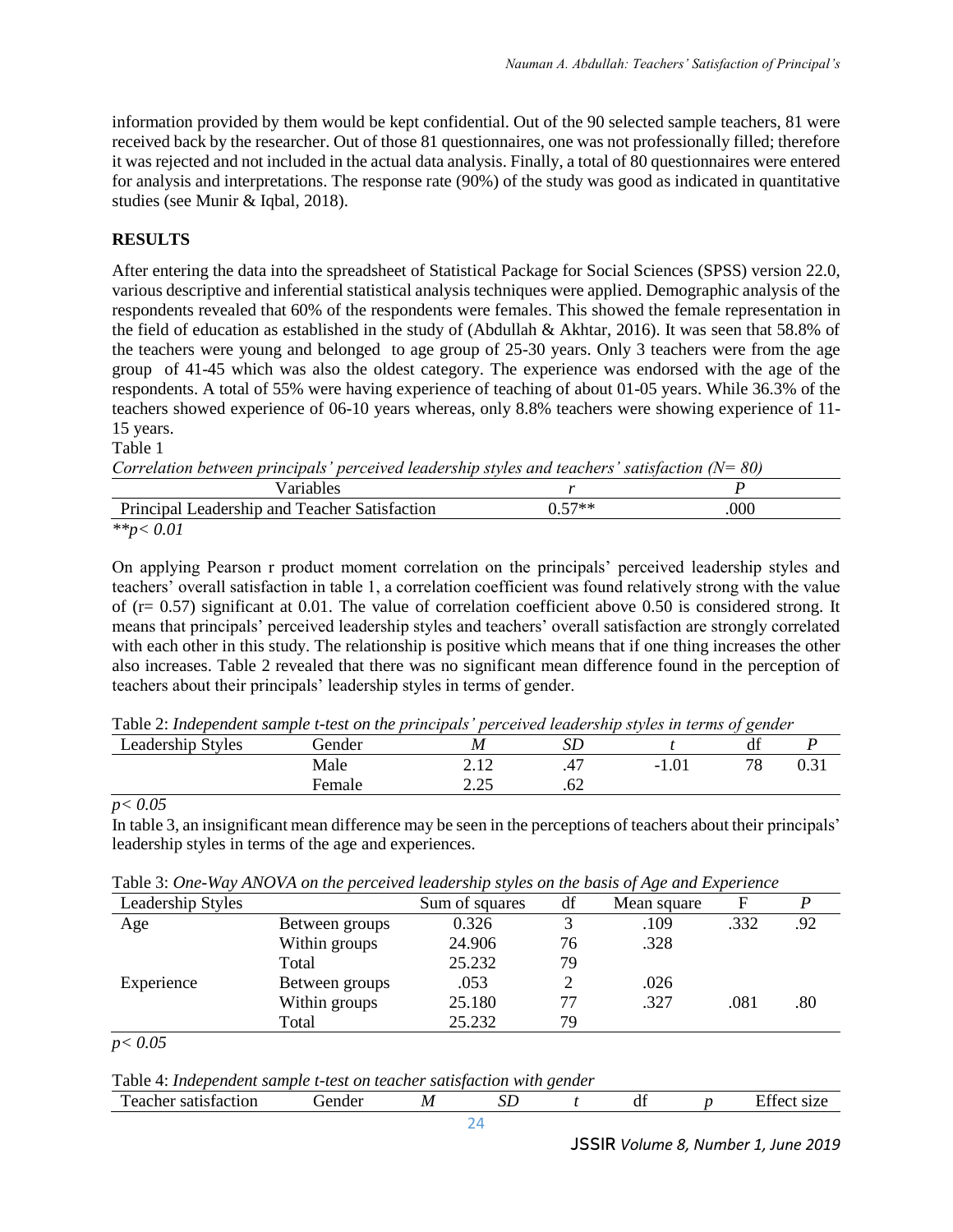| $M_{\odot}$<br>ait<br>. | 3.10 | $\sim$<br>$\sim$        | 70<br>$\overline{\phantom{0}}$<br>$\sim$ ., $\sim$ | 70<br>$\circ$ | v.vi |
|-------------------------|------|-------------------------|----------------------------------------------------|---------------|------|
|                         | 44   | $\sim$ $\sim$<br>$\sim$ |                                                    |               |      |

*p< 0.01*

The table 4 illustrated that, upon applying independent sample t-test there was significant difference reported in the overall satisfaction of the elementary school teachers on the basis of their gender. Female elementary school teachers were showing significantly more mean score than that of males. The t value - 2.78 significant at p< 0.01 implied that female elementary school teachers (*M*= 3.44) of this sample were more satisfied than the male elementary school teachers (*M*= 3.10). Although the mean difference is not too much but the effect size of this difference was 0.31, which is considered high. It implied that, the difference in the opinion was significant in female and male teachers.

| <b>Teachers Satisfaction</b> |                | Sum of squares | df | Mean square | F     |      |
|------------------------------|----------------|----------------|----|-------------|-------|------|
| Age                          | Between groups | 1.711          |    | .570        | 1.947 | .129 |
|                              | Within groups  | 22.264         | 76 | .293        |       |      |
|                              | Total          | 23.975         | 79 |             |       |      |
| Experience                   | Between groups | .242           |    | .121        |       |      |
|                              | Within groups  | 23.733         | 77 | .308        | .392  | .677 |
|                              | Total          | 23975          | 79 |             |       |      |

Table 5: *One-Way ANOVA on the teachers' overall satisfaction based on their Age and Experience*

*p< 0.05*

Table 5 depicted that there was no significant difference in the overall teachers' satisfaction on the basis of their age and experience. It means that the teachers' satisfaction is not changed with the change in age and experience of the teachers of elementary school level.

### **DISCUSSION**

The present study investigated the perceptions of the elementary level school teachers about the perceived leadership styles of their principals and its correlation with the overall teacher satisfaction. The discussion is presented in a way to provide answers for each research question separately.

*Research question 1. Are perceived leadership styles of principals and teachers' overall satisfaction levels significantly correlated?*

To answer this question, Pearson r product moment correlation was applied, which revealed that there is positive; relatively strong and significant correlation between the teachers' perceived principal leadership styles and overall teachers' satisfaction. It means that the perceptions of teachers about their principals' leadership styles have a certain relationship with the overall satisfaction at workplace. The results of this study are concerned with (Chaudhry, Ahmad, Malik, & Batool, 2017; Kent, 2005). It is seen, if teachers perceive that the principals' leadership styles are good; their satisfaction at the workplace gets better. It is important to note for the administration and the stakeholders that teachers feel comfortable at the workplace with one pertinent factor that is the school principals' leadership styles. It is a limitation of this study that it does not identify the various leadership styles in practice in schools. A study is recommended at this point to probe into the practicing leadership styles of the principals and see their impact on the performances of the staff.

### *Research question 2. Do demographic variables like age, gender, and experience make any significant difference in the perception of elementary school teachers about their principals' leadership styles?*

The question investigated is that, "Do teachers' perceptions about their principals' leadership styles vary with the demographics of the teachers?" Inferential statistical tests were applied on the data; t-test was applied on the gender to trace any differences in the perceptions of the teachers about principals' leadership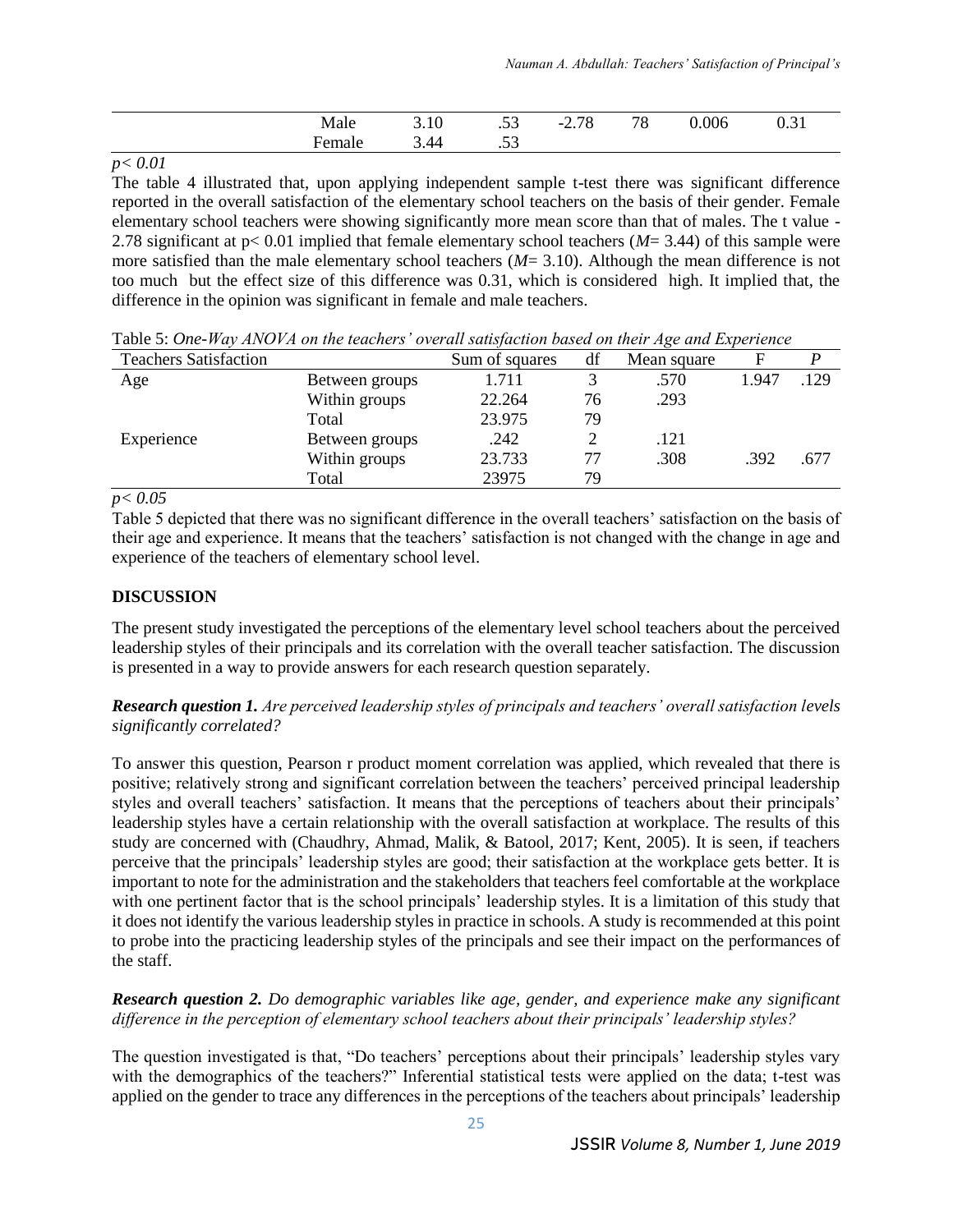styles. There was no significant difference found in the perception of teachers about it. The results are in congruence with the study of (Bogler, 2001). One-way ANOVA was applied to see if the age and experience of teachers make their perceptions about principals' leadership styles significantly different. No significant difference was revealed in the perceptions of teachers in terms of the different age and experience category of the teachers. The possible reason for these findings may be that, in the private sector there is no change in the leadership styles of the principals. Private sector schools primarily focus on the results and outcomes and for that they have prescribed norms, and guidelines. The teachers are also heavily loaded with the work across the board, therefore, that might be why the teachers in the sample perceived same leadership styles of the teachers. The study of Sari and Judge (2004) supports this finding. The researcher suggests another research to compare the perceived leadership styles of principals in the opinions of teachers of private sector elementary schools and public sector elementary schools. This research may add to the literature about the similarities and differences in the perceived leadership styles of principals in public and private sectors. Moreover, this research would also be able to predict the overall performance of teachers and students based on the perceived leadership styles.

*Research question 3. Is there any significant level of difference in teachers' overall satisfaction in elementary school teachers at Lahore according to demographic variables like; age, gender and experience?*

Inferential statistical tests were applied on the data. On the basis of age and experience there was no significant difference reported in the overall satisfaction of the teachers. This could be because the teachers of the sample were all from the private sector and there are similar facilities provided to all the teachers irrespective of their age and/ or experience. The results are consistent with the studies (Saari & Judge, 2004; Sharma & Bajpai, 2011; Terera & Ngiranda, 2014). However, gender significant differences were seen in the overall satisfaction of the teachers. Reportedly, female elementary level teachers were more satisfied as compared to males. This satisfaction of female teachers might possibly be because of the free, safe and secure environment at the Lahore garrison schools for the females. Generally, it is seen that females are encouraged to join teaching profession (Abdullah & Akhtar, 2016). The results are also supported by the work of (Waga & Simatwa, 2014). But these might not be consistent in all private sector schools therefore, the researcher does not imply to generalize this finding and recommend further studies to understand and decipher the working levels and satisfaction levels for female teachers in public sector and private sector schools. Hence, in this way answers to all research questions were provided and the objectives of the research were achieved.

### **CONCLUSIONS AND RECOMMENDATIONS**

This descriptive correlational research concluded that the overall satisfaction of elementary level school teachers is related with their perceptions about their school principals' leadership styles. There is a positive, significant and relatively strong correlation between the perceived leadership styles of the principals and teachers' overall satisfaction in the sample of this research. Female teachers at elementary level are reportedly more satisfied with the job in the sample school system as compared to the male counterparts. Teachers usually have same perceptions about their school principals' leadership styles irrespective of their age, gender and experience. This study may be considered as a threshold in this field as it has put weight behind the perceived leadership styles of principals through the opinions of teachers. This study might open gateways of research in similar stream. Performances of teachers could also be evaluated in other research through the perceived leadership styles. A predictive and investigative research is recommended to probe further in the leadership styles of the elementary school principals and predict its impact on the teachers' performances. Private elementary school administrations are recommended to adopt better leadership styles as it has reported a significant correlation with the teachers' satisfaction. Female teacher recruitments are encouraged at elementary school levels in Lahore. Other studies may be conducted in other cities and on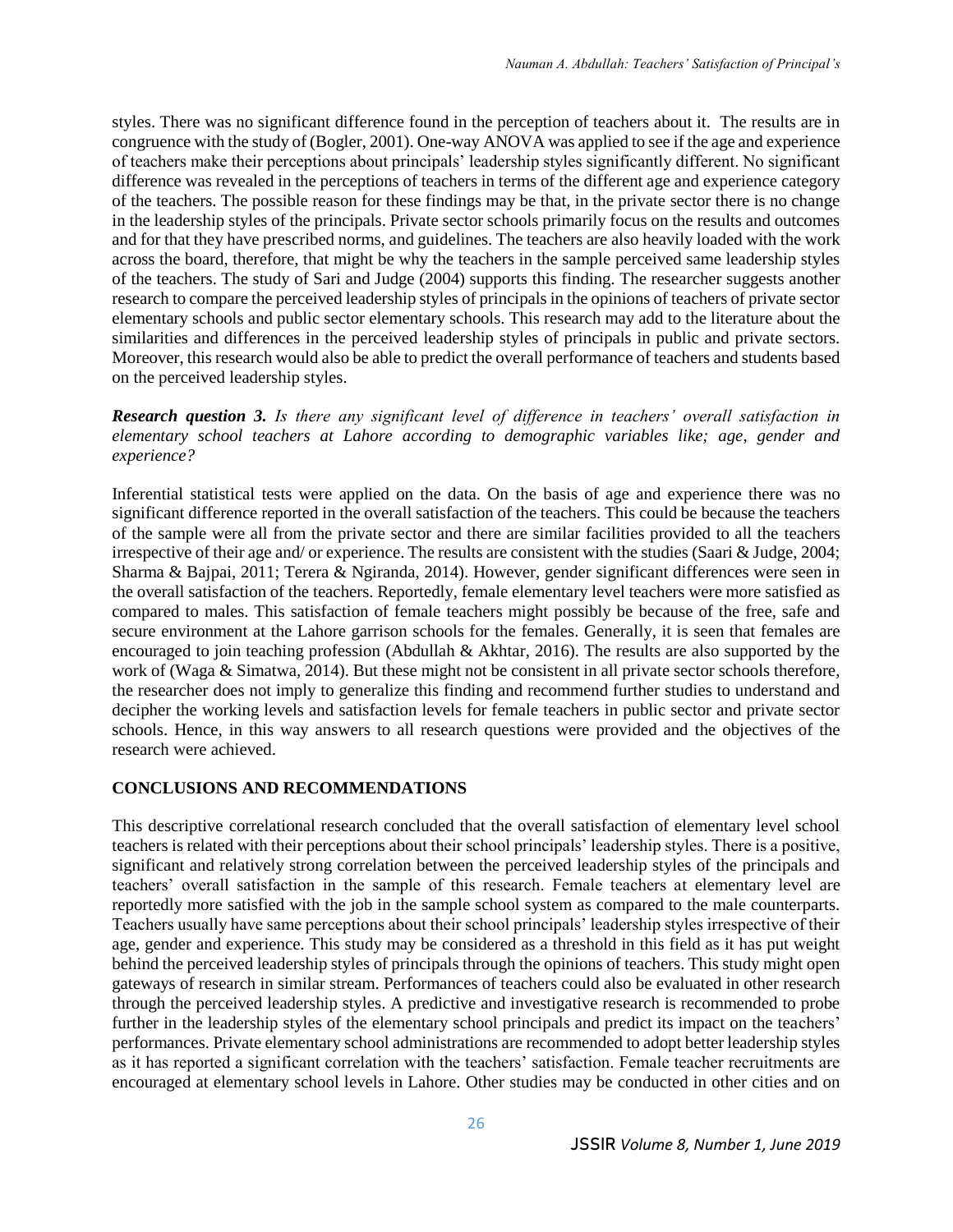different sample size and scope to determine the overall condition of perceived leadership styles and overall job satisfaction of teachers to analyze the dynamics of various sub-cultures of Pakistan.

#### **REFERENCES**

- Abdullah, N. A. & Akhtar, M. M. S. (2016). Job satisfaction through organizational citizenship behavior: A case of university teachers of Pakistan. *Alberta Journal of Educational Research, 62*(2), 134- 149.
- Adeyemi, T. O. (2010). Principals' leadership styles and teachers' job performance in senior secondary schools in Ondo State, Nigeria. Kenya. *Journal of Educational Administration and Policy Studies, 2*(6), 83-91.
- Ali, S. M., Zaman, T., Tabassum, F., & Iqbal, Z. (2011). A study of job satisfaction of secondary school teachers. *Journal of Education and Practice, 2*(1), 32-37.
- Avolio, B. J., & Bass, B. M. (2004). *Multifactor Leadership Questionnaire.* Manual and Sampler Set (3rd ed.). Redwood City, CA: Mindgarden.
- Blackwell, P. (2003). Burnt water paradoxes of schools of education. *PhiDelta Kappan, 84*(5), 356-361.
- Billingsley, B. S. (2003). *Research summary: Teacher retention and attrition*. Gainesville, FL: Center on Personnel Studies in Special Education.
- Bogler, R. (2001). The influence of leadership styles on teacher job satisfaction. *Educational Administration Quarterly, 37*(5)*,* 662 – 683.
- Bolarinwa, O. A. (2015). Principles and methods of validity and reliability testing of questionnaires used in social and health science researches. *Nigerian Postgraduate Medical Journal, 22*, 195-201.
- Chaudhry, A. H., Ahmad, S., Malik, M., & Batool, A. (2017). Principals' leadership styles and teachers' job satisfaction: A correlation study at secondary level. *Bulletin of Education and Research, 39*(3), 45-56.
- Chen, J., & Silverthorne, C. (2005). Leadership effectiveness, leadership style and employee readiness. *Leadership & Organization Development Journal, 26*(4), 280-288.
- Demirtas, Z. (2010). Teachers' job satisfaction levels. *Procedia Social and Behavioural Sciences, 9*, 1069- 1073.
- Ferrandino, V. (2001). Challenges for 21st century elementary school principals. *Phi Delta Kappan, 82*, 440-441.
- Fullan, M. (2002). Leadership and sustainability. *Principal Leadership, 3*(4), 1-9.
- Globerson, A. & Ben-Yshai, R. (2002). Toward comprehensive reform of Israel's education reform system. In E. Vigoda (Ed). *An interdisciplinary critical analysis*. New York: Marcel Dekker.
- Grose, T. K. (2006). Poor showing in science and math. *Asee Prism, 15*(9), 22-23.
- Hariri, H., Monypenny, R., & Prideaux, M. (2016). Teacher-perceived principal leadership styles,decisionmaking styles and job satisfaction: howcongruent are data from Indonesia with theAnglophile and Western literature? *School Leadership and Management, 36*(1), 41-62.
- Hui, H., Jenatabadr, h. S., Ismail, N. A., & Radzi, C. W. J. (2014). Principal's leadership style and teacher job satisfaction: A case study in China. *Interdisciplinary Journal of Contemporary Research in Business, 5*(4), 175-183.
- Johnson, S. M. (2004). *Finders & keepers: Helping new teacher survive and thrive in our schools*. San Francisco: Jossey Bass.
- Josanov-Vrgovic, I., & Pavlovic, N. (2014). Relationship between the school principal leadership style and teachers' job satisfaction in Serbia. *Montenegrin Journal of Economics, 10*(1), 43-57.
- Kelley, R. C. (2005). Relationship between measures of leaders and school climate. *Education, 126*, 17-26.
- Kent, A. (2005). Acknowledging the need facing teacher preparation programs: Responding to make a difference. *Education, 125*, 343-349.